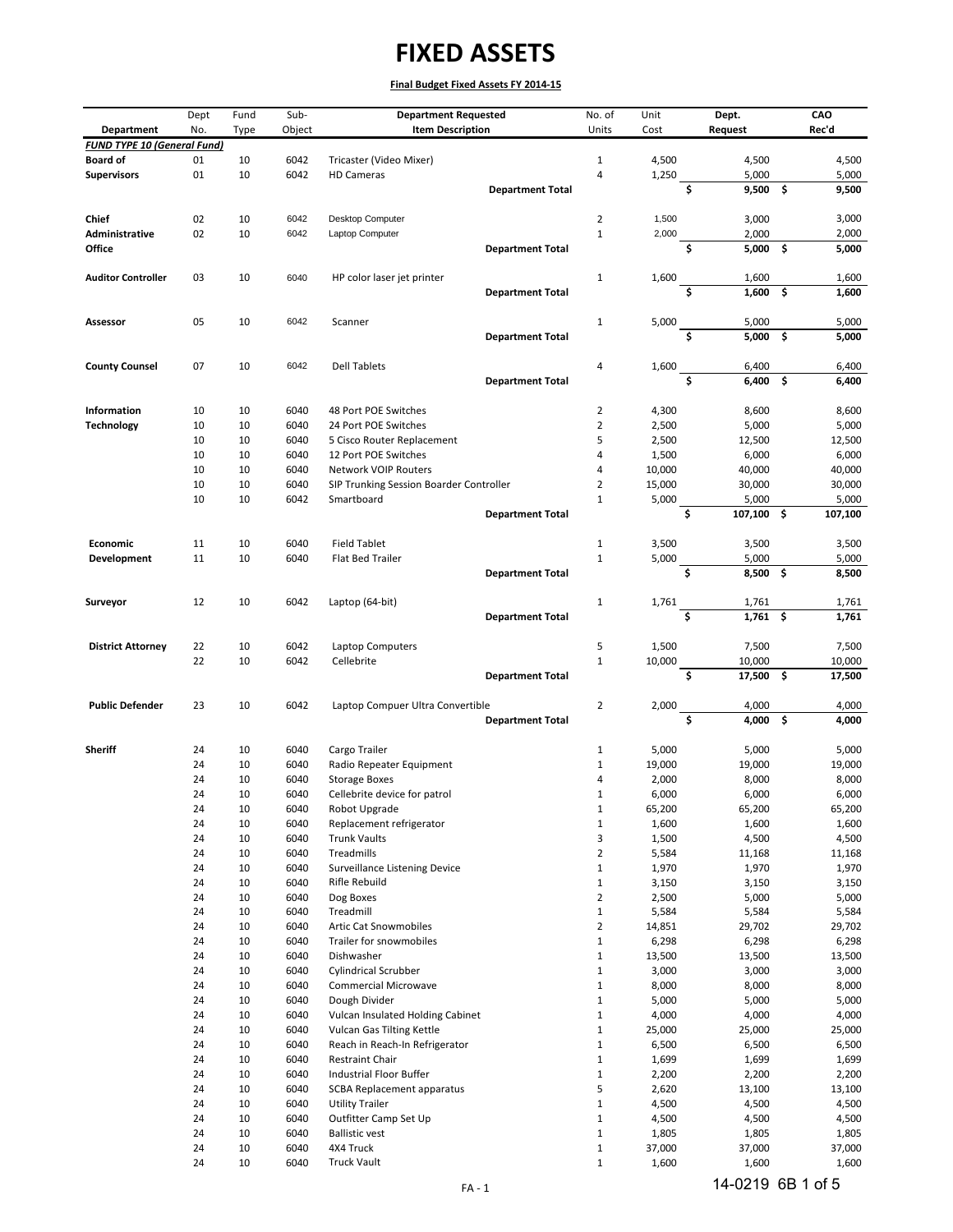**Final Budget Fixed Assets FY 2014-15**

|                      | Dept | Fund        | Sub-   | <b>Department Requested</b>               | No. of         | Unit    | Dept.             | CAO             |
|----------------------|------|-------------|--------|-------------------------------------------|----------------|---------|-------------------|-----------------|
| Department           | No.  | <b>Type</b> | Object | <b>Item Description</b>                   | Units          | Cost    | Request           | Rec'd           |
| <b>Sheriff</b>       | 24   | 10          | 6040   | <b>Truck Buildup</b>                      | $\mathbf{1}$   | 4,000   | 4,000             | 4,000           |
| (continued)          | 24   | 10          | 6040   | Covert Video/Audio System                 | $\mathbf{1}$   | 10,175  | 10,175            | 10,175          |
|                      | 24   | 10          | 6040   | Mobile Field Lab                          | $\mathbf 1$    | 12,500  | 12,500            | 12,500          |
|                      | 24   | 10          | 6040   | <b>Boat Trailer</b>                       | $\mathbf{1}$   | 6,700   | 6,700             | 6,700           |
|                      | 24   | 10          | 6040   | Mobile APLR System                        | $\mathbf{1}$   | 47,750  | 47,750            | 47,750          |
|                      | 24   | 10          | 6040   | Radios                                    | 20             | 1,629   | 32,588            | 32,588          |
|                      | 24   | 10          | 6040   | Portable Radios                           | 12             | 1,513   | 18,155            | 18,155          |
|                      | 24   | 10          | 6040   | Repeaters                                 | $\overline{2}$ | 6,745   | 13,490            | 13,490          |
|                      | 24   | 10          | 6040   | Combiner - 4 Port VHF High Band           | $\mathbf 1$    | 5,516   | 5,516             | 5,516           |
|                      | 24   | 10          | 6040   | Mobile Radio                              | 3              | 2,006   | 6,018             | 6,018           |
|                      | 24   | 10          | 6040   | JMS Interface Module                      | $\mathbf{1}$   | 119,589 | 119,589           | 119,589         |
|                      | 24   | 10          | 6040   | Repeaters                                 | $\overline{2}$ | 25,000  | 50,000            | 50,000          |
|                      | 24   | 10          | 6040   | P25 Service Monitor                       | $1\,$          | 25,000  | 25,000            | 25,000          |
|                      | 24   | 10          | 6040   | Radio Consoles                            | $\overline{2}$ | 7,700   | 15,400            | 15,400          |
|                      | 24   | 10          | 6040   | Satellite Phone                           | $\mathbf 1$    | 1,850   | 1,850             | 1,850           |
|                      | 24   | 10          | 6040   | Video Surveillance System                 | $\mathbf 1$    | 40,000  | 40,000            | 40,000          |
|                      | 24   | 10          | 6042   | Network Routers/Switches                  | $\overline{2}$ | 3,200   | 6,400             | 6,400           |
|                      | 24   | 10          | 6042   | SAN for VM Server                         | $\mathbf{1}$   | 25,000  | 25,000            | 25,000          |
|                      | 24   | 10          | 6042   | Expanded video storage                    | $\mathbf{1}$   | 15,000  | 15,000            | 15,000          |
|                      | 24   | 10          | 6042   | In Car Video                              | 35             | 6,230   | 218,050           | 218,050         |
|                      | 24   | 10          | 6042   | <b>DLB Server</b>                         | $1\,$          | 30,000  | 30,000            | 30,000          |
|                      | 24   | 10          | 6042   | Civil Software Update                     | $\mathbf 1$    | 60,000  | 60,000            | 60,000          |
|                      | 24   | 10          | 6042   | <b>Hard Drives</b>                        | $\overline{2}$ | 3,500   | 7,000             | 7,000           |
|                      | 24   | 10          | 6042   | Server                                    | $\mathbf{1}$   | 15,000  | 15,000            | 15,000          |
|                      | 24   | 10          | 6042   | Grabem devices                            | 86             | 3,000   | 258,003           | 258,003         |
|                      | 24   | 10          | 6042   | Live Scan Machines                        | 5              | 26,400  | 132,000           | 132,000         |
|                      | 24   | 10          | 6042   | Connector/Ethernet                        | $1\,$          | 11,000  | 11,000            | 11,000          |
|                      | 24   | 10          | 6042   | Dispatch Switch                           | $1\,$          | 200,000 | 200,000           | 200,000         |
|                      | 24   | 10          | 6042   | Apple MacBook laptop w/ MS Office & Pages | $1\,$          | 3,000   | 3,000             | 3,000           |
|                      | 24   | 10          | 6042   | Network Switch                            | $\mathbf{1}$   | 2,500   | 2,500             | 2,500           |
|                      | 24   | 10          | 6042   | Lantern Equipment                         | $1\,$          | 4,068   | 4,068             | 4,068           |
|                      | 24   | 10          | 6042   | WiFi Upgrade                              | $\mathbf{1}$   | 8,500   | 8,500             | 8,500           |
|                      | 24   | 10          | 6042   | Firmware Upgrade                          | $\mathbf{1}$   | 4,000   | 4,000             | 4,000           |
|                      | 24   | 10          | 6042   | <b>Mobile Data Computers</b>              | $\overline{2}$ | 2,127   | 4,255             | 4,255           |
|                      |      |             |        | <b>Department Total</b>                   |                |         | \$<br>1,716,083   | \$<br>1,716,083 |
|                      |      |             |        |                                           |                |         |                   |                 |
| Probation            | 25   | 10          | 6040   | Use of Force Training Simulator           | $\mathbf 1$    | 53,000  | 53,000            | 53,000          |
|                      | 25   | 10          | 6040   | Office Furniture/Office Reconfiguration   | $\mathbf{1}$   | 3,500   | 3,500             | 3,500           |
|                      | 25   | 10          | 6040   | Radio Base Station                        | $\mathbf{1}$   | 2,500   | 2,500             | 2,500           |
|                      | 25   | 10          | 6040   | Sound System Equipment                    | $\mathbf 1$    | 2,000   | 2,000             | 2,000           |
|                      | 25   | 10          | 6042   | Convertible Laptop with Docking Stations  | 2              | 2,171   | 4,342             | 4,342           |
|                      | 25   | 10          | 6042   | Laptops                                   | $\overline{2}$ | 1,716   | 3,432             | 3,432           |
|                      | 25   | 10          | 6042   | Convertible Laptop with Docking Station   | $1\,$          | 2,171   | 2,171             | 2,171           |
|                      |      |             |        | <b>Department Total</b>                   |                |         | \$<br>70,945 \$   | 70,945          |
|                      |      |             |        |                                           |                |         |                   |                 |
| Recorder / Clerk     | 28   | $10\,$      | 6042   | Dell Server                               | $\mathbf{1}$   | 10,000  | 10,000            | 10,000          |
|                      |      |             |        | <b>Department Total</b>                   |                |         | Ś<br>$10,000$ \$  | 10,000          |
|                      |      |             |        |                                           |                |         |                   |                 |
| Transportation       | 30   | 10          | 6042   | Portion of Switches - Cemetery Operations | $\mathbf{1}$   | 275     | 275               | 275             |
|                      |      |             |        | <b>Department Total</b>                   |                |         | Ś<br>$275$ \$     | 275             |
|                      |      |             |        |                                           |                |         |                   |                 |
| Development          | 34   | 10          | 6042   | Portion of Switches - Dev Svcs            | $\mathbf{1}$   | 11,000  | 11,000            | 11,000          |
| <b>Services</b>      | 34   | 10          | 6042   | Laptop Computers                          | 16             | 1,500   | 24,000            | 24,000          |
|                      | 34   | 10          | 6042   | <b>Teleconferencing Equipment</b>         | $\mathbf{1}$   | 10,000  | 10,000            | 10,000          |
|                      | 34   | 10          | 6042   | Projector                                 | $\mathbf{1}$   | 1,500   | 1,500             | 1,500           |
|                      | 34   | 10          | 6042   | Dell XPS 12 Tablet                        | 5              | 1,800   | 9,000             | 9,000           |
|                      | 34   | 10          | 6042   | Laptop                                    | $\mathbf{1}$   | 1,800   | 1,800             | 1,800           |
|                      | 34   | 10          | 6042   | Laptop                                    | 2              | 1,500   | 3,000             | 3,000           |
|                      | 34   | 10          | 6042   | Portion of Switches - CDA                 | $\mathbf 1$    | 8,975   | 8,975             | 8,975           |
|                      | 34   | 10          | 6042   | Microfiche/microfilm reader               | $\mathbf{1}$   | 5,000   | 5,000             | 5,000           |
|                      | 34   | 10          | 6042   | <b>Scanners</b>                           | 3              | 3,000   | 9,000             | 9,000           |
|                      | 34   | 10          | 6042   | Portion of Switches - Code Enforcement    | $\mathbf 1$    | 775     | 775               | 775             |
|                      | 34   | 10          | 6042   | Laptops                                   | $\overline{7}$ | 1,500   | 10,500            | 10,500          |
|                      | 34   | 10          | 6042   | Portion of Switches - Long Range Planning | $\mathbf{1}$   | 3,075   | 3,075             | 3,075           |
|                      |      |             |        | <b>Department Total</b>                   |                |         | \$<br>97,625 \$   | 97,625          |
|                      |      |             |        |                                           |                |         |                   |                 |
| <b>Public Health</b> | 40   | 10          | 6042   | Laptop(Mobile Data Terminal)              | 3              | 2,000   | 6,000             | 6,000           |
|                      | 40   | 10          | 6042   | Laptop with Docking Station               | 3              | 2,000   | 6,000             | 6,000           |
|                      |      |             |        | <b>Department Total</b>                   |                |         | \$<br>$12,000$ \$ | 12,000          |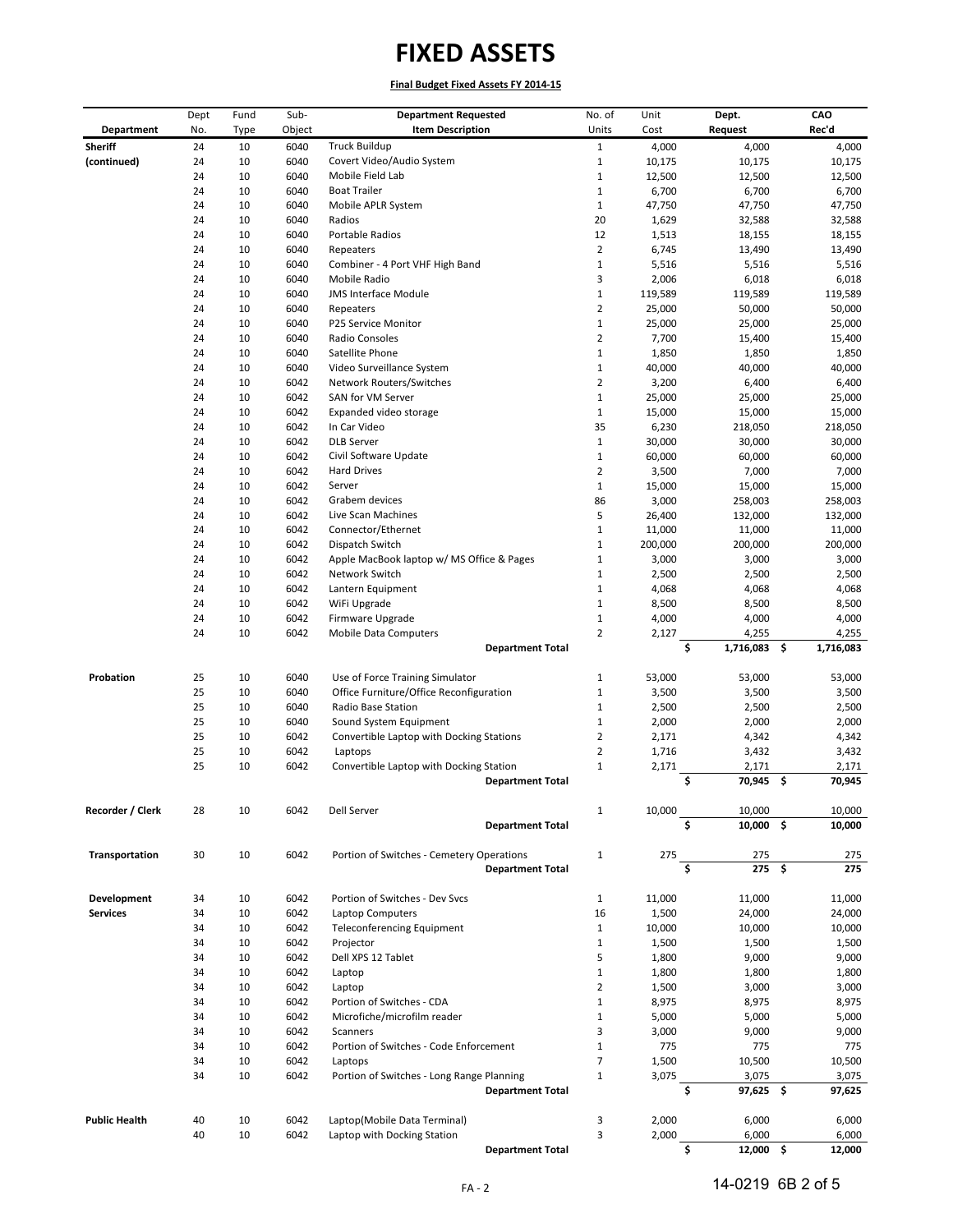| Department                                 | Dept<br>No. | Fund<br><b>Type</b> | Sub-<br>Object | <b>Department Requested</b><br><b>Item Description</b> | No. of<br>Units       | Unit<br>Cost    | Dept.<br>Request     |     | CAO<br>Rec'd    |
|--------------------------------------------|-------------|---------------------|----------------|--------------------------------------------------------|-----------------------|-----------------|----------------------|-----|-----------------|
| <b>Environ. Mgmnt</b>                      | 42          | 10                  | 6042           | Portion of Switches - Environmental Mgmnt              | $\mathbf{1}$          | 6,925           | 6,925                |     | 6,925           |
|                                            |             |                     |                | <b>Department Total</b>                                |                       |                 | \$<br>6,925          | \$  | 6,925           |
| <b>Health &amp; Human</b>                  | 45          | 10                  | 6042           | Laptops                                                | 4                     | 2,000           | 8,000                |     | 8,000           |
| Services - Admin                           | 45          | 10                  | 6042           | Card Printer for Employee Badging                      | $\mathbf{1}$          | 4,000           | 4,000                |     | 4,000           |
|                                            | 45          | 10                  | 6042           | Laptops                                                | $\overline{2}$        | 2,000           | 4,000                |     | 4,000           |
|                                            | 45          | 10                  | 6042           | Credit Card Kiosk                                      | $\overline{3}$        | 2,000           | 6,000                |     | 6,000           |
|                                            |             |                     |                | <b>Department Total</b>                                |                       |                 | \$<br>22,000         | \$. | 22,000          |
| <b>Human Services</b>                      | 53          | 10                  | 6042           | Laptop With Docking Station                            | $\overline{2}$        | 2,000           | 4,000                |     | 4,000           |
|                                            | 53          | 10                  | 6042           | Laptops                                                | 12                    | 1,800           | 21,600               |     | 21,600          |
|                                            | 53          | 10                  | 6042           | Network Equipment                                      | $\mathbf{1}$          | 15,000          | 15,000               |     | 15,000          |
|                                            | 53          | 10                  | 6042           | Optiman Network                                        | $\mathbf 1$           | 4,000           | 4,000                |     | 4,000           |
|                                            | 53          | 10                  | 6042           | Desktop PC                                             | $\overline{2}$        | 1,500           | 3,000                |     | 3,000           |
|                                            |             |                     |                | <b>Department Total</b>                                |                       |                 | \$<br>47,600         | -\$ | 47,600          |
| Library                                    | 60          | 10                  | 6040           | <b>Circulation Counter</b>                             | $\mathbf{1}$          | 13,000          | 13,000               |     | 13,000          |
|                                            |             |                     |                | <b>Department Total</b>                                |                       |                 | \$<br>13,000 \$      |     | 13,000          |
|                                            |             |                     |                |                                                        | TOTAL FUND TYPE 10    |                 | \$<br>$2,162,814$ \$ |     | 2,162,814       |
| <b>FUND TYPE 11 (Special Revenue Fund)</b> |             |                     |                |                                                        |                       |                 |                      |     |                 |
|                                            |             | 11                  | 6040           | Plotter                                                |                       |                 |                      |     |                 |
| Transportation                             | 30<br>30    | 11                  | 6040           | Roto-Hammer                                            | $1\,$<br>$\mathbf{1}$ | 14,000<br>2,000 | 14,000<br>2,000      |     | 14,000<br>2,000 |
|                                            | 30          | 11                  | 6040           | Forklift                                               | $\mathbf{1}$          | 50,000          | 50,000               |     | 50,000          |
|                                            | 30          | 11                  | 6040           | Air regenerative highway sweeper                       | $\mathbf 1$           | 300,000         | 300,000              |     | 300,000         |
|                                            | 30          | 11                  | 6040           | Road Paint Striper Truck                               | $\mathbf{1}$          | 350,000         | 350,000              |     | 350,000         |
|                                            | 30          | 11                  | 6040           | Crafco Crack-filler Machine                            | $\mathbf{1}$          | 55,000          | 55,000               |     | 55,000          |
|                                            | 30          | 11                  | 6040           | Dump Trucks 4X2                                        | $\overline{2}$        | 100,000         | 200,000              |     | 200,000         |
|                                            | 30          | 11                  | 6040           | <b>Diesel Exhaust Filters</b>                          | $\overline{2}$        | 15,000          | 30,000               |     | 30,000          |
|                                            | 30          | 11                  | 6040           | Falcon Asphalt Hot-Box Recycler - 4 yard trailer       | $\mathbf{1}$          | 45,000          | 45,000               |     | 45,000          |
|                                            | 30          | 11                  | 6040           | Loader                                                 | $1\,$                 | 180,000         | 180,000              |     | 180,000         |
|                                            | 30          | 11                  | 6040           | Rotary Snow Plow                                       | $\mathbf{1}$          | 750,000         | 750,000              |     | 750,000         |
|                                            |             |                     |                | Striping Drip-Line/Raised Pavement Marker              |                       |                 |                      |     |                 |
|                                            | 30          | 11                  | 6040           | Equipment                                              | $\mathbf 1$           | 25,000          | 25,000               |     | 25,000          |
|                                            | 30          | 11                  | 6040           | Engine retrofit - graders                              | $\overline{2}$        | 24,000          | 48,000               |     | 48,000          |
|                                            | 30          | 11                  | 6040           | Engine retrofit - loader                               | $\mathbf 1$           | 20,250          | 20,250               |     | 20,250          |
|                                            | 30          | 11                  | 6040           | Air compressor                                         | $\mathbf{1}$          | 5,000           | 5,000                |     | 5,000           |
|                                            | 30          | 11                  | 6040           | <b>HD Drill Press</b>                                  | $\mathbf 1$           | 4,800           | 4,800                |     | 4,800           |
|                                            | 30          | 11                  | 6040           | Heavy Truck Vehicle Lift System                        | $\mathbf{1}$          | 27,000          | 27,000               |     | 27,000          |
|                                            |             |                     |                | Traffic Counter Equipment - South Shingle Road         |                       |                 |                      |     |                 |
|                                            | 30          | 11                  | 6040           | (Between Durock and Mother Lode)                       | $\mathbf 1$           | 6,000           | 6,000                |     | 6,000           |
|                                            | 30          | 11                  | 6040           | Dump beds, 10' bobtail                                 | $\overline{2}$        | 16,274          | 32,548               |     | 32,548          |
|                                            | 30          | 11                  | 6040           | Pull Broom                                             | $\mathbf 1$           | 21,868          | 21,868               |     | 21,868          |
|                                            | 30          | 11                  | 6040           | Signal/Bucket Truck                                    | $\mathbf{1}$          | 143,108         | 143,108              |     | 143,108         |
|                                            | 30          | 11                  | 6040           | Portion of GPS Survey Equipment                        | $\mathbf{1}$          | 120             | 120                  |     | 120             |
|                                            | 30          | 11                  | 6042           | Portion of Switches                                    | $\mathbf{1}$          | 8,450           | 8,450                |     | 8,450           |
|                                            |             |                     |                | <b>Department Total</b>                                |                       |                 | \$<br>2,318,144 \$   |     | 2,318,144       |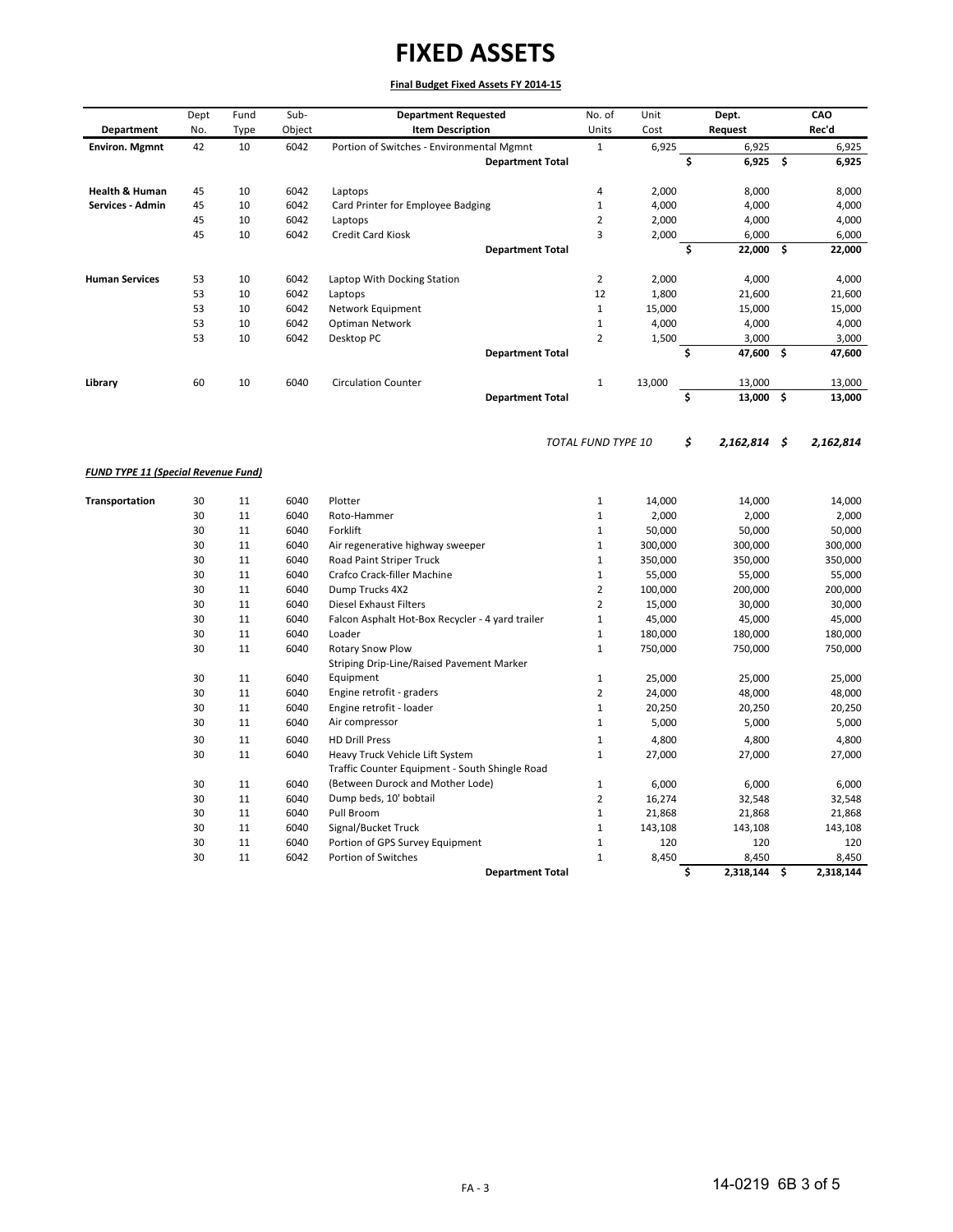| Department            | Dept<br>No. | Fund<br><b>Type</b> | Sub-<br>Object | <b>Department Requested</b><br><b>Item Description</b>      | No. of<br>Units              | Unit<br>Cost     |    | Dept.<br><b>Request</b> | CAO<br>Rec'd     |
|-----------------------|-------------|---------------------|----------------|-------------------------------------------------------------|------------------------------|------------------|----|-------------------------|------------------|
|                       |             |                     |                |                                                             |                              |                  |    |                         |                  |
| <b>Public Health</b>  | 40<br>40    | 11<br>11            | 6040           | Office Conference Room Redesigns                            | $\mathbf{1}$<br>$\mathbf{1}$ | 10,000<br>10,000 |    | 10,000                  | 10,000<br>10,000 |
|                       | 40          | 11                  | 6040<br>6040   | Office Furniture<br>Lab Equipment                           | $\mathbf{1}$                 | 10,000           |    | 10,000<br>10,000        | 10,000           |
|                       | 40          | 11                  | 6040           | Security/Sonitrol Equipment for MH PCF and SLT              | $\overline{2}$               | 100,000          |    | 200,000                 | 200,000          |
|                       | 40          | 11                  | 6040           | Security/Sonitrol Equipment for Nursing program             | $\mathbf{1}$                 | 20,000           |    | 20,000                  | 20,000           |
|                       | 40          | 11                  | 6040           | Anticipated Public Health Moves                             | $\mathbf{1}$                 | 35,000           |    | 35,000                  | 35,000           |
|                       | 40          | 11                  | 6042           | Tablet                                                      | $\mathbf{1}$                 | 2,000            |    | 2,000                   | 2,000            |
|                       | 40          | 11                  | 6042           | Laptops with Docking Stations                               | $\overline{2}$               | 2,000            |    | 4,000                   | 4,000            |
|                       | 40          | 11                  | 6042           | Laptop                                                      | $\mathbf 1$                  | 2,000            |    | 2,000                   | 2,000            |
|                       | 40          | 11                  | 6042           | Laptops/Tablets                                             | $\mathbf 2$                  | 2,000            |    | 4,000                   | 4,000            |
|                       | 40          | 11                  | 6042           | Laptop                                                      | $\mathbf{1}$                 | 1,800            |    | 1,800                   | 1,800            |
|                       | 40          | 11                  | 6042           | <b>Broadband Routers</b>                                    | $\overline{2}$               | 1,667            |    | 3,334                   | 3,334            |
|                       | 40          | 11                  | 6042           | Desktop Video Conference System                             | $\mathbf{1}$                 | 11,100           |    | 11,100                  | 11,100           |
|                       | 40          | 11                  | 6042           | Audo-dialer with Modem                                      | $\mathbf{1}$                 | 6,000            |    | 6,000                   | 6,000            |
|                       | 40          | 11                  | 6042           | Laptop with Docking Station                                 | $\mathbf{1}$                 | 2,000            |    | 2,000                   | 2,000            |
|                       |             |                     |                | <b>Department Total</b>                                     |                              |                  | \$ | 321,234 \$              | 321,234          |
| <b>Mental Health</b>  | 41          | 11                  | 6040           | Appliances at Wellness Center.                              | $\mathbf{1}$                 | 1,800            |    | 1,800                   | 1,800            |
|                       | 41          | 11                  | 6040           | Cabinets for medication room w/add'l shelving               | $\mathbf{1}$                 | 4,000            |    | 4,000                   | 4,000            |
|                       | 41          | 11                  | 6040           | Refrigerator + installation                                 | $\mathbf{1}$                 | 2,500            |    | 2,500                   | 2,500            |
|                       | 41          | 11                  | 6040           | Range/Stove/Oven + installation                             | $\mathbf{1}$                 | 2,000            |    | 2,000                   | 2,000            |
|                       | 41          | 11                  | 6040           | <b>Outside Storage Shed</b>                                 | $\mathbf{1}$                 | 2,500            |    | 2,500                   | 2,500            |
|                       | 41          | 11                  | 6041           | Cisco Catalyst 3560V2 48 10/100 PoE Switch                  | $\mathbf{1}$                 | 7,000            |    | 7,000                   | 7,000            |
|                       | 41          | 11                  | 6041           | WS-C2960-24PC-L Catalyst 2960 24 10/100 PoE Switch          | $\mathbf{1}$                 | 3,000            |    | 3,000                   | 3,000            |
|                       | 41          | 11                  | 6042           | Video conferencing unit                                     | $\mathbf{1}$                 | 52,000           |    | 52,000                  | 52,000           |
|                       | 41          | 11                  | 6042           | Laptops                                                     | $\mathbf{1}$                 | 1,800            |    | 1,800                   | 1,800            |
|                       | 41          | 11                  | 6042           | Laptops                                                     | $\overline{7}$               | 1,800            |    | 12,600                  | 12,600           |
|                       | 41          | 11                  | 6042           | Fax Machine/Printer/Copier<br><b>Department Total</b>       | $\mathbf 1$                  | 2,500            | \$ | 2,500<br>91,700 \$      | 2,500<br>91,700  |
|                       |             |                     |                |                                                             |                              |                  |    |                         |                  |
| <b>Human Services</b> | 53          | 11                  | 6040           | Sonitrol Upgrade                                            | $\mathbf{1}$                 | 2,000            |    | 2,000                   | 2,000            |
|                       | 53<br>53    | 11<br>11            | 6040<br>6040   | Industrial Oven@Roll-over from PY)<br>4 well steam table    | $\mathbf{1}$<br>$\mathbf{1}$ | 8,700            |    | 8,700                   | 8,700            |
|                       |             |                     |                | 2 door dual temp refrigerator/freezer for Pioneer           |                              | 1,850            |    | 1,850                   | 1,850            |
|                       | 53          | 11                  | 6040           | Park congregate meal site.                                  | $\mathbf{1}$                 | 9,000            |    | 9,000                   | 9,000            |
|                       | 53          | 11                  | 6040           | 3 compartment sink & connecting tables                      | $\mathbf{1}$                 | 4,500            |    | 4,500                   | 4,500            |
|                       | 53          | 11                  | 6040           | <b>Computer Table</b>                                       | $1\,$                        | 1,521            |    | 1,521                   | 1,521            |
|                       | 53          | 11                  | 6040           | Indoor Signage/Bulletin                                     | $\mathbf{1}$                 | 5,300            |    | 5,300                   | 5,300            |
|                       | 53          | 11                  | 6040           | <b>Storage Cabinet</b>                                      | $\mathbf{1}$                 | 2,255            |    | 2,255                   | 2,255            |
|                       | 53          | 11                  | 6040           | <b>Upholstered Benches</b>                                  | $\overline{2}$               | 1,553            |    | 3,106                   | 3,106            |
|                       | 53          | 11                  | 6040           | Freezer                                                     | $\mathbf{1}$                 | 4,400            |    | 4,400                   | 4,400            |
|                       | 53          | 11                  | 6040           | Misc. Kitchen Equipment                                     | $1\,$                        | 4,000            |    | 4,000                   | 4,000            |
|                       | 53          | 11                  | 6042           | Infra Red camera                                            | $\mathbf{1}$                 | 2,800            |    | 2,800                   | 2,800            |
|                       | 53          | 11                  | 6042           | Desktop PC                                                  | $\mathbf{1}$                 | 1,590            |    | 1,590                   | 1,590            |
|                       | 53          | 11                  | 6042           | Desktop PC<br>Laptop, 2 monitors, docking station, wireless | 3                            | 1,597            |    | 4,790                   | 4,790            |
|                       | 53          | 11                  | 6042           | keyboard and mouse                                          | $\mathbf{1}$                 | 1,600            |    | 1,600                   | 1,600            |
|                       | 53          | 11                  | 6042           | Kiosk for SLT One Stop                                      | $\mathbf{1}$                 | 1,600            |    | 1,600                   | 1,600            |
|                       |             |                     |                | <b>Department Total</b>                                     |                              |                  | \$ | 59,012 \$               | 59,012           |
|                       |             |                     |                |                                                             | TOTAL FUND TYPE 11           |                  | \$ | 2,790,090 \$            | 2,790,090        |
| <b>Human Services</b> | 53          | 12                  | 6042           | Server for storage of archived documents                    | $\mathbf{1}$                 | 4,000            |    | 4,000                   | 4,000            |
|                       |             |                     |                | <b>Department Total</b>                                     |                              |                  | Ś. | $4,000$ \$              | 4,000            |
| Environmental         | 42          | 12                  | 6040           | <b>Quad Trailers</b>                                        | 3                            | 2,700            |    | 8,100                   | 8,100            |
| Management            | 42          | 12                  | 6040           | Ice Machine                                                 | $\mathbf{1}$                 | 4,500            |    | 4,500                   | 4,500            |
|                       | 42          | 12                  | 6040           | 40 ft Cargo Container                                       | $\mathbf{1}$                 | 5,000            |    | 5,000                   | 5,000            |
|                       | 42          | 12                  | 6040           | Portable Welder / Generator                                 | $\mathbf{1}$                 | 6,000            |    | 6,000                   | 6,000            |
|                       | 42          | 12                  | 6040           | 40 ft Cargo Container                                       | $\mathbf{1}$                 | 5,000            |    | 5,000                   | 5,000            |
|                       | 42          | 12                  | 6040           | Plasma Cutter                                               | $\mathbf{1}$                 | 2,500            |    | 2,500                   | 2,500            |
|                       |             |                     |                | <b>Department Total</b>                                     |                              |                  | \$ | $31,100$ \$             | 31,100           |
|                       |             |                     |                |                                                             | TOTAL FUND TYPE 12           |                  | \$ | $35,100$ \$             | 35,100           |